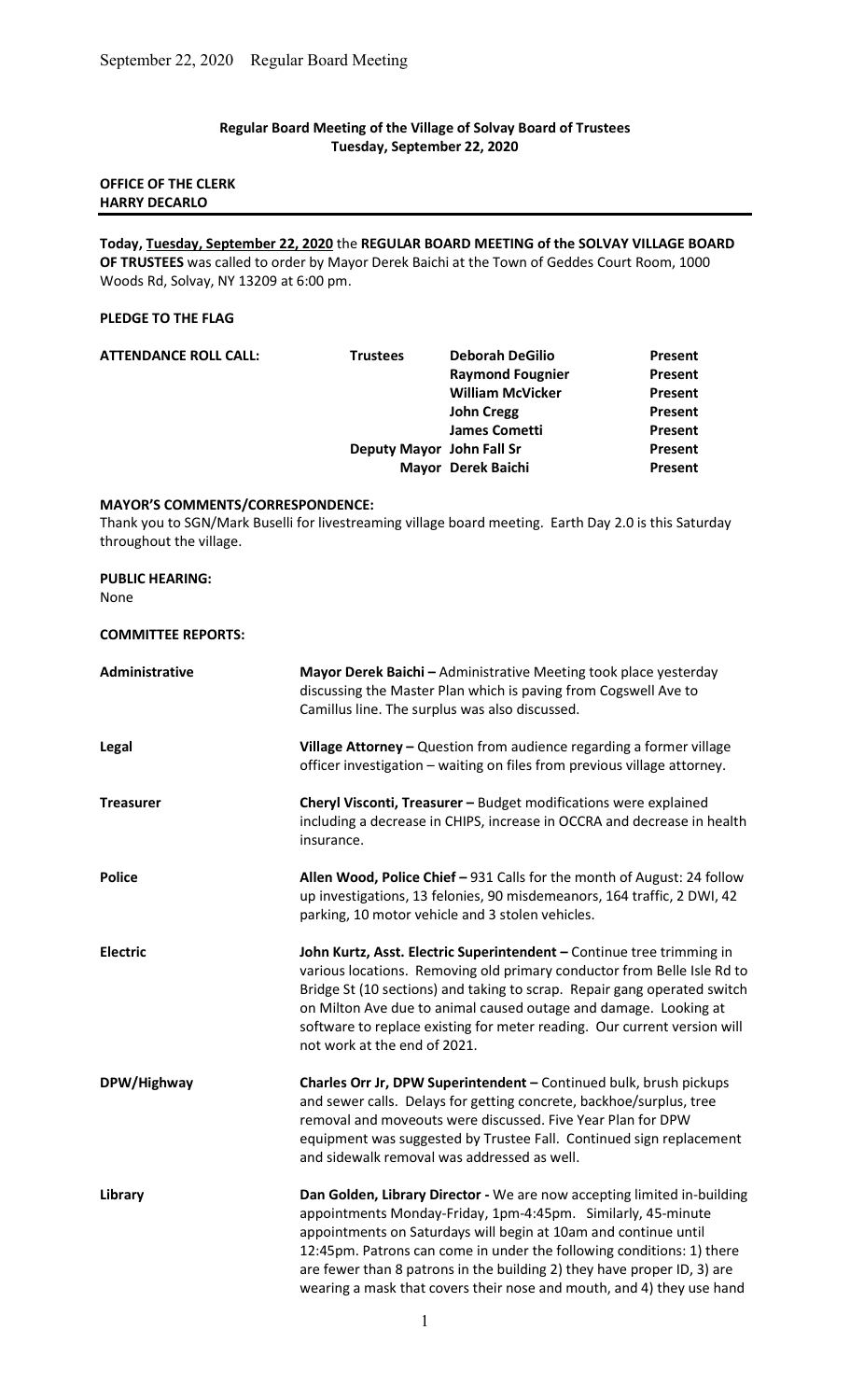|                                | sanitizer as they enter the building. At the same time, we still offer<br>Library Takeout services. Residents can request materials by placing<br>holds online with their library card number and personal identification<br>number. For now, our operating hours will be: 9am to 8pm Monday-<br>Wednesday, 9am to 5pm Thursday and Friday, and 9am to 1pm<br>Saturday. Fortunately, business has been brisk and we continue to be<br>very busy with pickup orders averaging 15-20 takeout's per hour, as well<br>as other deliveries and requests. We are also researching and<br>answering reference questions, continuing to work on the digitization<br>project, offering virtual programs and reorganizing large areas of the<br>collection and storage areas. In the fall season, we are planning to<br>develop and expand our outreach to local schools. Although the<br>building is not yet open to the public, we are still able to provide public<br>programs. In the coming weeks, we have scheduled more virtual<br>programs that will appear on our website and on our Facebook page.<br>The first will be our weekly story times with Library Trustee Rosemarie<br>Novembrini. Later this fall season, I will present a series of programs on<br>the job search, including: preparing a job application, designing a<br>resume, and handling a job interview. |
|--------------------------------|-----------------------------------------------------------------------------------------------------------------------------------------------------------------------------------------------------------------------------------------------------------------------------------------------------------------------------------------------------------------------------------------------------------------------------------------------------------------------------------------------------------------------------------------------------------------------------------------------------------------------------------------------------------------------------------------------------------------------------------------------------------------------------------------------------------------------------------------------------------------------------------------------------------------------------------------------------------------------------------------------------------------------------------------------------------------------------------------------------------------------------------------------------------------------------------------------------------------------------------------------------------------------------------------------------------------------------------------------------------------------------|
| Codes                          | Aaron Sauer, Codes Enforcement Officer - Village Code Violations: Long<br>grass: 2 new, 139 YTD. Junk and debris: 80 new, 170 YTD This takes up a<br>good portion of my time, and we are looking at options to improve bulk<br>pickups in The Village. Shrubs: 1 new, 14 YTD. Building without a<br>permit: 3 new, 33 YTD. Unregistered rental: 2 new, 27 YTD. Dumpster:<br>2 new. Streets and sidewalks: 6 new. Yard waste: 3 new. State Code<br>Violations: One Unsafe structure, Four Property Maintenance<br>Violations. Issued two work orders for long grass, and one for trash.<br>The following revenue has been generated fiscal YTD: Registration and<br>Inspection fees: \$2960, Permits: \$940, Other: \$250. There was other<br>revenue generated during this period that has not yet been posted to<br>the ledger. The Village previously enacted a Vacant Property Registry<br>ordinance but a fee schedule was never adopted. I will be presenting a<br>proposal for the adoption of a fee schedule at next month's Regular<br>Board Meeting.                                                                                                                                                                                                                                                                                                               |
| <b>Stormwater/Montrose Ave</b> | Mark Malley, Village Engineer - The MS4 inspection is coming up.<br>Update provided on West End Lighting Project. The splash pad has been<br>tested and everything passed.                                                                                                                                                                                                                                                                                                                                                                                                                                                                                                                                                                                                                                                                                                                                                                                                                                                                                                                                                                                                                                                                                                                                                                                                  |
| <b>Buildings</b>               | John Fall Sr, Trustee - No Report                                                                                                                                                                                                                                                                                                                                                                                                                                                                                                                                                                                                                                                                                                                                                                                                                                                                                                                                                                                                                                                                                                                                                                                                                                                                                                                                           |
| <b>Cost Cutting</b>            | Mayor Derek Baichi - Meeting in August was discussed. Future plans<br>are being addressed.                                                                                                                                                                                                                                                                                                                                                                                                                                                                                                                                                                                                                                                                                                                                                                                                                                                                                                                                                                                                                                                                                                                                                                                                                                                                                  |

### Additional Resolutions from the Village Board:

1. Authorization from the Board of Trustees to rescind the purchase a facial recognition time clock or comparable system for an amount not to exceed \$5000 and to resume the use of regular time clocks. MOTION: Raymond Fougnier SECOND: James Cometti AYES: 6 NAYES: 1 (Baichi) MOTION CARRIED

## PUBLIC COMMENT: (Five Minute Time Limit Per Petitioner)

John McPeak - Offered his opinion on the unrestricted fund balance and reinstating the contingency line item in the village budget. Suggested having a rainy-day fund.

Vici Sokolav – Brought up the event coming up on Saturday for the school and national honor society. Would like to bring back the Farmers market to the village. This can be done through co-ops and the Department of Agriculture.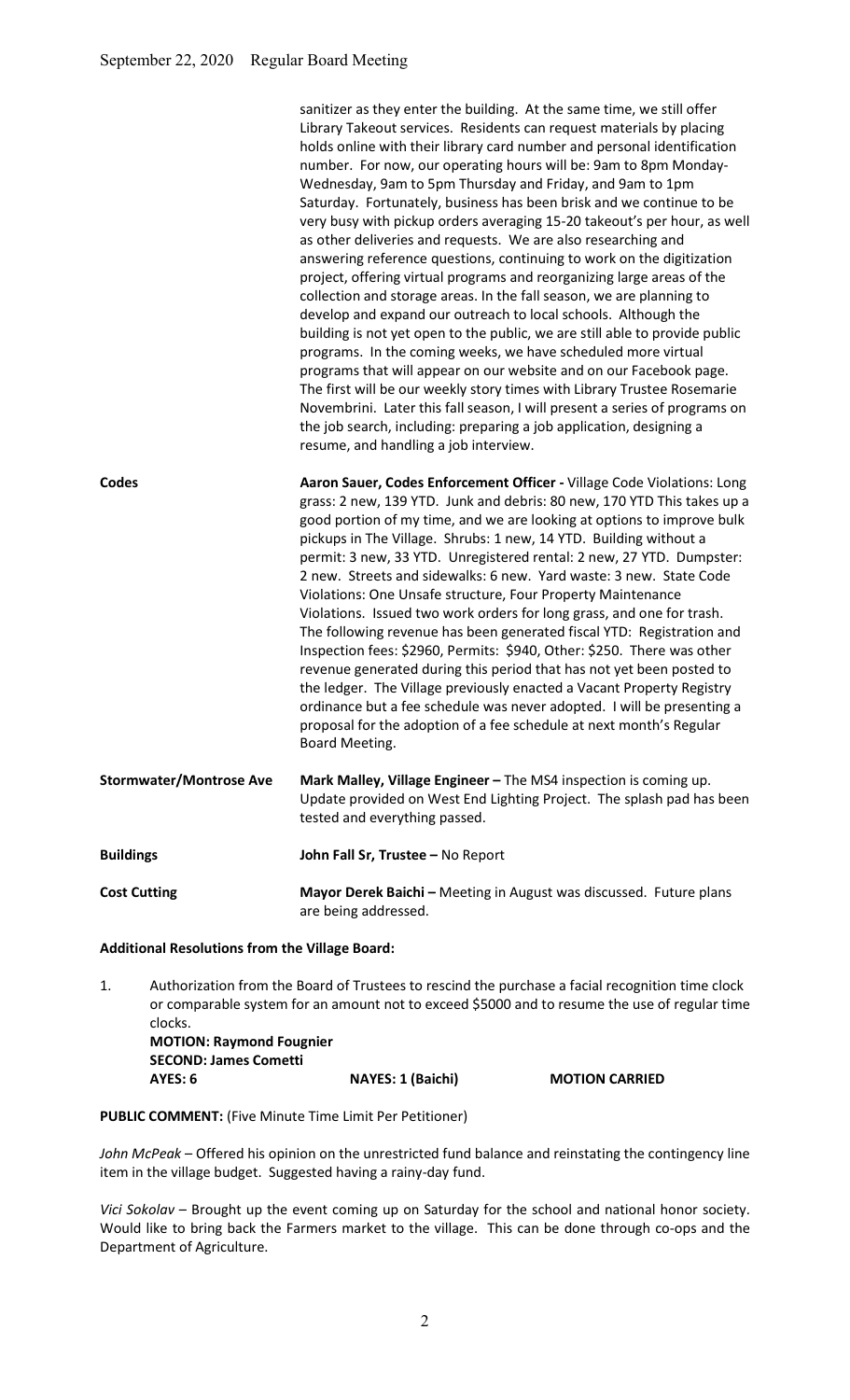# RESOLUTIONS:

| 2.  | Authorization from the Board of Trustees to pay C&S Engineers \$15,705.00 for services rendered<br>from 8/1/20 to 8/31/20. (Total Cost to the Village is: \$9,360.00)<br>Below are the specific projects that will be reimbursed through Grant or the County:<br>Invoice No. 0189509 - Project No. 114.222.001 - Aquatic Spray Park - Sam Grant<br>Invoice No. 0189516 - Project No. 114.235.001 - Community Development Grant<br>$\bullet$<br><b>MOTION: John Fall Sr</b> |                                                                                                                                                                                                               |                                                                                                                                               |  |  |
|-----|----------------------------------------------------------------------------------------------------------------------------------------------------------------------------------------------------------------------------------------------------------------------------------------------------------------------------------------------------------------------------------------------------------------------------------------------------------------------------|---------------------------------------------------------------------------------------------------------------------------------------------------------------------------------------------------------------|-----------------------------------------------------------------------------------------------------------------------------------------------|--|--|
|     | <b>SECOND: Raymond Fougnier</b><br>AYES: 7                                                                                                                                                                                                                                                                                                                                                                                                                                 | <b>NAYES: 0</b>                                                                                                                                                                                               | <b>MOTION CARRIED</b>                                                                                                                         |  |  |
| 3.  | Board of Trustees.<br><b>MOTION: William McVicker</b><br><b>SECOND: John Fall Sr</b><br>AYES: 7                                                                                                                                                                                                                                                                                                                                                                            | Authorization from the Board of Trustees to pay the Cerio Law Offices \$7951.50 for services<br>rendered for the month of August 2020. A detailed list of charges has been provided to the<br><b>NAYES: 0</b> | <b>MOTION CARRIED</b>                                                                                                                         |  |  |
| 4.  | <b>MOTION: Raymond Fougnier</b><br><b>SECOND: John Cregg</b><br>AYES: 7                                                                                                                                                                                                                                                                                                                                                                                                    | Authorization from the Board of Trustees to approve the minutes from the August 25, 2020<br>Regular Village Board Meeting and the Reading of the Minutes be herewith dispensed.<br><b>NAYES: 0</b>            | <b>MOTION CARRIED</b>                                                                                                                         |  |  |
| 5.  | Authorization from the Board of Trustees to approve the minutes from the September 14, 2020<br>Special/Administrative Board Meeting and the Reading of the Minutes be herewith dispensed.<br><b>MOTION: John Cregg</b><br><b>SECOND: James Cometti</b>                                                                                                                                                                                                                     |                                                                                                                                                                                                               |                                                                                                                                               |  |  |
| 6.  | AYES: 7<br><b>MOTION: James Cometti</b><br><b>SECOND: John Fall Sr</b><br>AYES: 7                                                                                                                                                                                                                                                                                                                                                                                          | <b>NAYES: 0</b><br>Special Board Meeting and the Reading of the Minutes be herewith dispensed.<br><b>NAYES: 0</b>                                                                                             | <b>MOTION CARRIED</b><br>Authorization from the Board of Trustees to approve the minutes from the September 17, 2020<br><b>MOTION CARRIED</b> |  |  |
| 7.  | Authorization from the Board of Trustees to call a public hearing on October 27, 2020 at 6:00<br>p.m. to consider a Local Law amending Solvay Village Code Chapter 120: Nuisances, by striking<br>the entire existing Chapter 120 and replacing it with a new Chapter 120: Nuisances.<br><b>MOTION: Deborah DeGilio</b><br><b>SECOND: Raymond Fougnier</b><br>AYES: 7<br><b>NAYES: 0</b><br><b>MOTION CARRIED</b>                                                          |                                                                                                                                                                                                               |                                                                                                                                               |  |  |
| 8.  | Authorization from the Board of Trustees for the Solvay Public Library to post the position of a<br>Part Time Library Clerk for 10 days to work nineteen hours per week, at a rate of \$12.10 per<br>hour. This is a replacement position for two clerks who changed their status to substitutes in<br>June 2020.<br><b>MOTION: William McVicker</b><br><b>SECOND: James Cometti</b><br><b>NAYES: 0</b><br>AYES: 7<br><b>MOTION CARRIED</b>                                |                                                                                                                                                                                                               |                                                                                                                                               |  |  |
| 9.  | Authorization from the Board of Trustees to send the 2015 Kobelco SK85CS-3, Model #SK85CS-<br>3E, Serial #LF08-05724 to Auctions International, 11167 Big Tree Rd, East Aurora, NY 14052. It is<br>considered surplus and no longer needed by the DPW.<br><b>MOTION: John Fall Sr</b><br><b>SECOND: Raymond Fougnier</b><br>AYES: 7<br><b>NAYES: 0</b><br><b>MOTION CARRIED</b>                                                                                            |                                                                                                                                                                                                               |                                                                                                                                               |  |  |
| 10. | <b>MOTION: Raymond Fougnier</b><br><b>SECOND: John Cregg</b><br>AYES: 7                                                                                                                                                                                                                                                                                                                                                                                                    | Authorization from the Board of Trustees to place a handicapped sign at 401 First Street.<br><b>NAYES: 0</b>                                                                                                  | <b>MOTION CARRIED</b>                                                                                                                         |  |  |